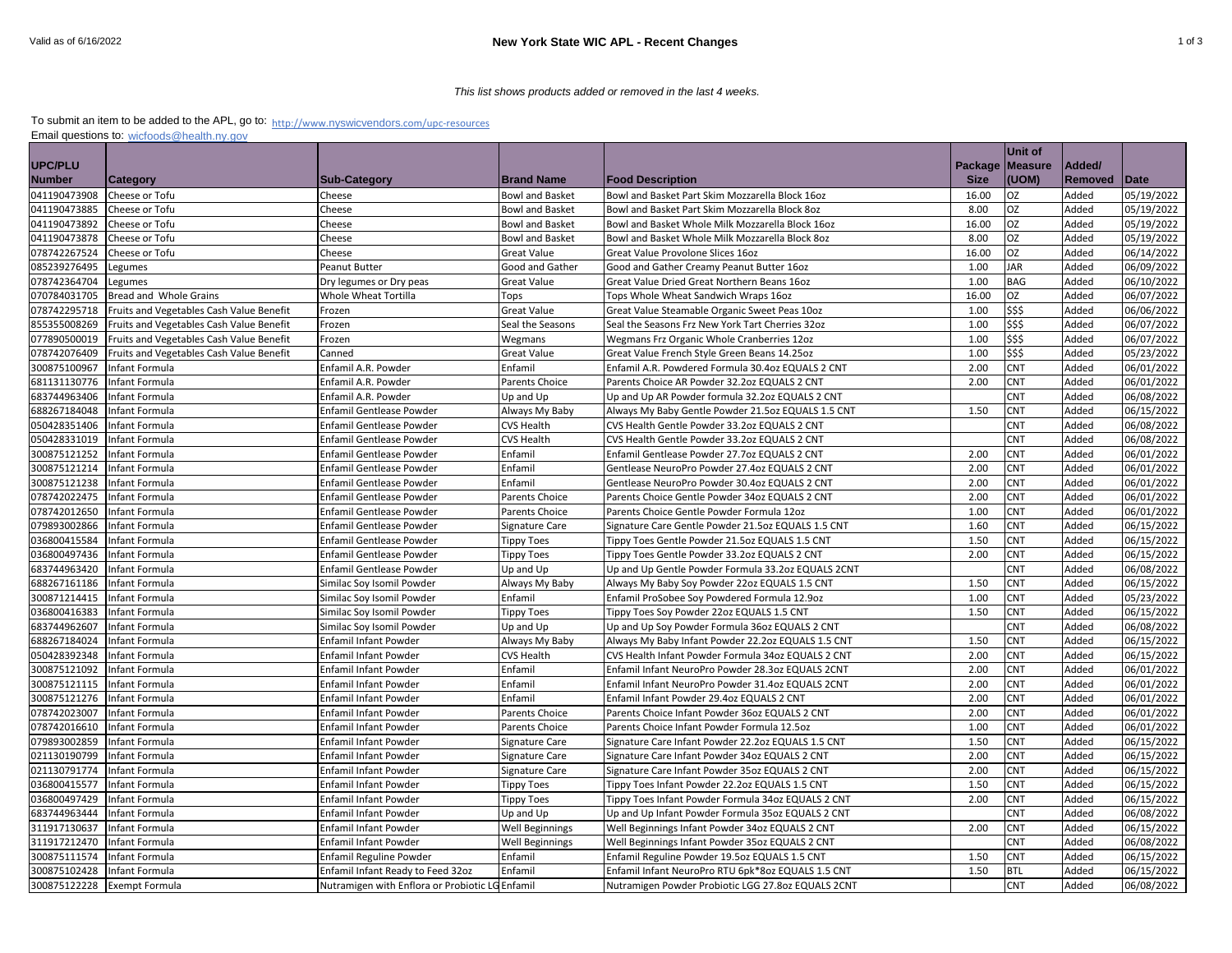|                         |                               |                                    |                   |                                           |             | Unit of           |                     |            |
|-------------------------|-------------------------------|------------------------------------|-------------------|-------------------------------------------|-------------|-------------------|---------------------|------------|
| <b>UPC/PLU</b>          |                               |                                    |                   |                                           |             | Package   Measure | Added/              |            |
| <b>Number</b>           | <b>Category</b>               | Sub-Category                       | <b>Brand Name</b> | <b>Food Description</b>                   | <b>Size</b> | (UOM)             | <b>Removed Date</b> |            |
|                         | 043900335209 WIC Nutritionals | Boost Kid Essentials Ready to Feed | Boost             | Boost Kid Essentials Chocolate 80z        | 1.00        | <b>CNT</b>        | Added               | 05/24/2022 |
| 014800004724 Juice 64oz |                               | Juice Shelf Stable                 | Motts             | Motts Apple Mango Juice 64oz              | 1.00        | <b>BTL</b>        | Added               | 05/24/2022 |
|                         | <b>WIC Nutritionals</b>       | Boost Kid Essentials Ready to Feed | Boost             | Boost Kid Essentials Chocolate 4pk*8.25oz |             | 4 CNT             |                     | 05/27/2022 |
|                         | <b>NIC Nutritionals</b>       | Boost Kid Essentials Ready to Feed | Boost             | Boost Kid Essentials Chocolate 8oz        |             | 1 CNT             |                     | 05/27/2022 |
|                         | <b>WIC Nutritionals</b>       | Boost Kid Essentials Ready to Feed | Boost             | Boost Kid Essentials Vanilla 4pk*8.25oz   |             | 4 CNT             |                     | 05/27/2022 |